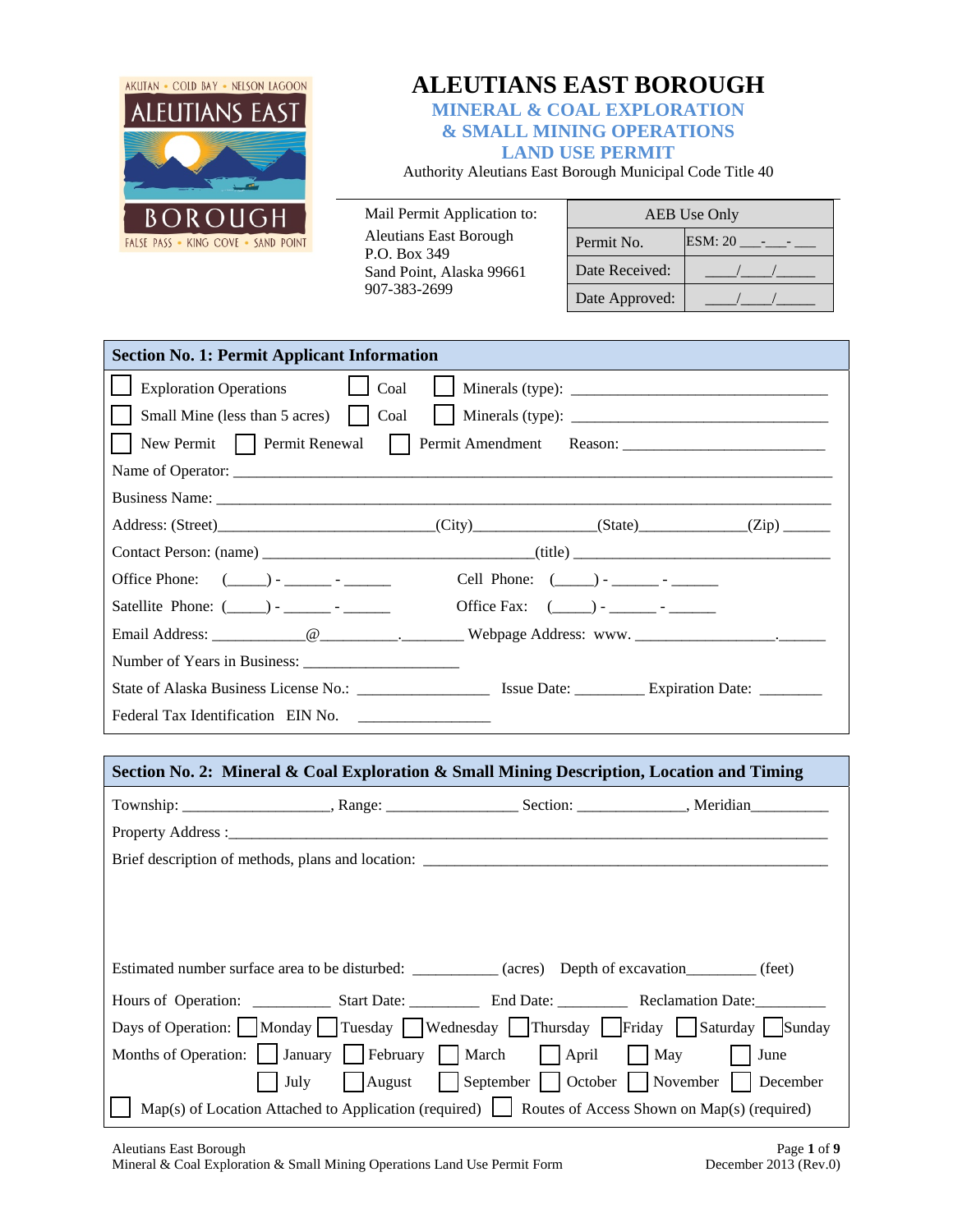| <b>Section No. 3: Property Ownership and Access</b>                                                                                                                                                                                         |
|---------------------------------------------------------------------------------------------------------------------------------------------------------------------------------------------------------------------------------------------|
| Land Owned by Applicant<br>AEB Land<br>State Land<br>Federal Land<br>Contact Name: Phone: Phone: Phone: Phone: 2003.                                                                                                                        |
| For properties not owned by the Applicant, describe the instrument used to obtain legal access to land.<br>Contract<br>Permit<br>Other<br>Lease<br>  License                                                                                |
|                                                                                                                                                                                                                                             |
| Does the instrument used to obtain legal access allow for the type, location, amount and extent of exploration or<br>mining described in this permit application?<br>No<br>Yes                                                              |
| If you answered "yes," are there any limitations placed on your operations? $\Box$ Yes<br>N <sub>o</sub>                                                                                                                                    |
| If you answered "yes," please describe the limitations                                                                                                                                                                                      |
|                                                                                                                                                                                                                                             |
| Existing Facilities: Legal Access Granted to Use/Operate Existing Facilities on Property:<br>N <sub>o</sub><br>$ $ Yes<br>Access Granted to These Existing Facilities: Suilding/Structure Suilding Punway Suilding Road<br>$\log Port/Dock$ |
| New Facilities: Legal Access Granted to Construct/Operate New Facilities on Property:<br>Yes<br>N <sub>o</sub><br>Access Granted to These Existing Facilities: Building/Structure Runway<br>Port/Dock<br>Road<br>Other:                     |
| Yes<br>N <sub>0</sub>                                                                                                                                                                                                                       |
| For facilities not owned by the Applicant, describe legal access to use or operate the facilities.                                                                                                                                          |
| Lease<br>Contract<br>Permit<br>License<br>Other                                                                                                                                                                                             |
|                                                                                                                                                                                                                                             |
|                                                                                                                                                                                                                                             |
| <b>Section No. 4: Required Attachments to Permit Application</b>                                                                                                                                                                            |
| Location Map(s): Must clearly show land ownership, natural features, and township, range and section.                                                                                                                                       |
| Routes of Access Marked on Map(s) showing ingress and egress routes.                                                                                                                                                                        |
| Plan of Operations                                                                                                                                                                                                                          |
| <b>Reclamation Plan</b>                                                                                                                                                                                                                     |
| Design Plans (If new facilities will be constructed)                                                                                                                                                                                        |
| A copy of State of Alaska Business License.                                                                                                                                                                                                 |
| Fee Payment<br>(Check for \$1,000 permit application or renewal fee, or \$500 for each permit amendment made payable to AEB)                                                                                                                |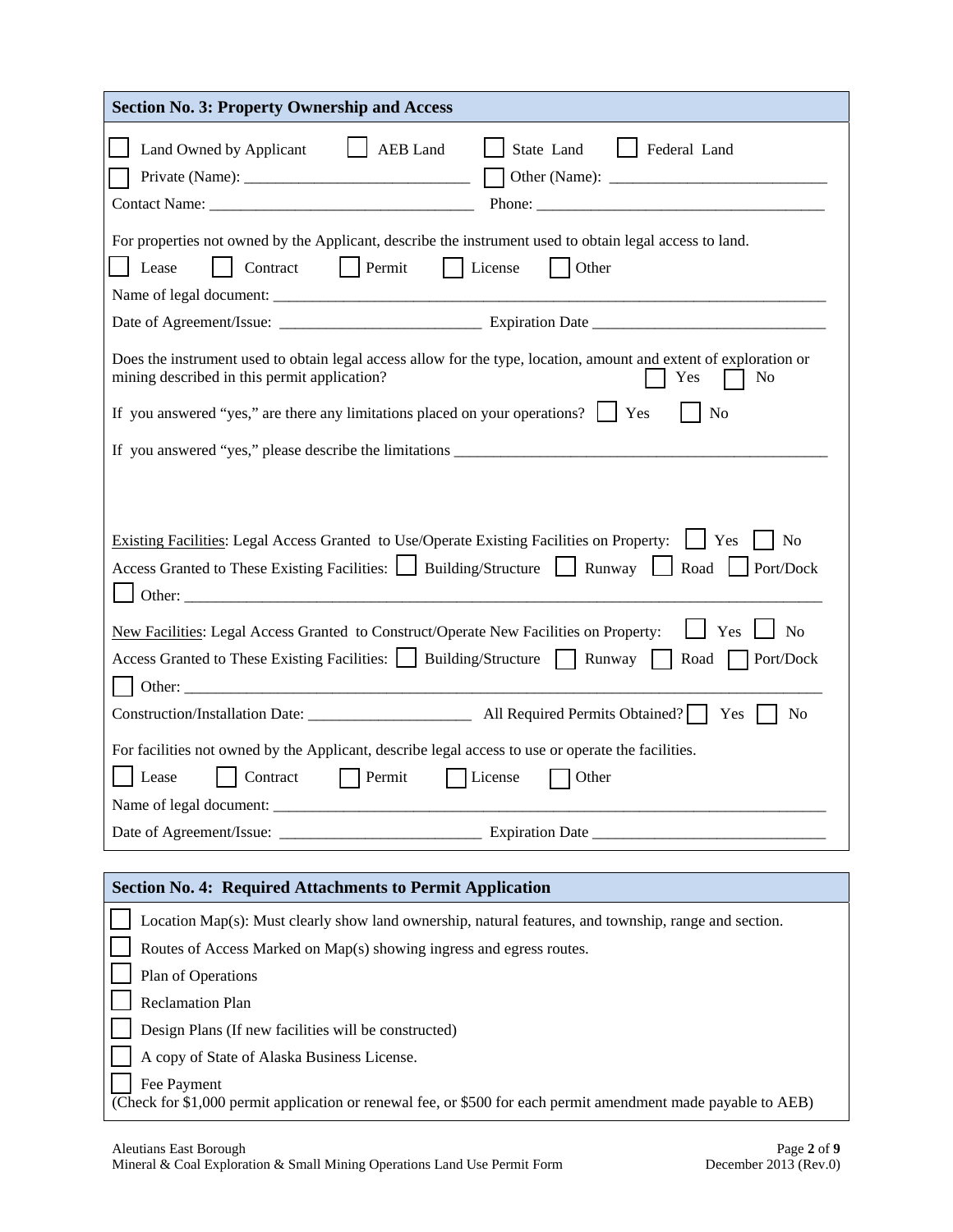| <b>Section No. 5: Prior Operating Experience in Aleutians East Borough</b>                                                                                                                                                                                                                                                                                                                                                                                                                                                                                                                                                                                                                                                                                                                                                                                                                                                                                                                                                     |
|--------------------------------------------------------------------------------------------------------------------------------------------------------------------------------------------------------------------------------------------------------------------------------------------------------------------------------------------------------------------------------------------------------------------------------------------------------------------------------------------------------------------------------------------------------------------------------------------------------------------------------------------------------------------------------------------------------------------------------------------------------------------------------------------------------------------------------------------------------------------------------------------------------------------------------------------------------------------------------------------------------------------------------|
| I have conducted explored/mined in AEB boundaries in prior years.     Yes     No Number of Years:<br>$ $ Yes $ $<br>N <sub>o</sub><br>I have all required private, local, state, and federal permits, licenses and/or authorizations.<br>Business has operated in compliance with all local, state & federal requirements since inception. $\vert \vert$ Yes $\vert \vert$ No<br>$\Box$ Yes $\Box$ No $\Box$ No mining since 2011<br>I have paid severance tax to AEB as required since 2011.                                                                                                                                                                                                                                                                                                                                                                                                                                                                                                                                  |
| Permits, licenses and/or authorizations for this business are subject to current enforcement action. The Yes No                                                                                                                                                                                                                                                                                                                                                                                                                                                                                                                                                                                                                                                                                                                                                                                                                                                                                                                |
| Permits, licenses and/or authorizations for this business have been revoked in the past.<br>Yes<br>$\vert$   No                                                                                                                                                                                                                                                                                                                                                                                                                                                                                                                                                                                                                                                                                                                                                                                                                                                                                                                |
| Section No. 6: Agreement to Comply with Severance Tax Payment                                                                                                                                                                                                                                                                                                                                                                                                                                                                                                                                                                                                                                                                                                                                                                                                                                                                                                                                                                  |
| Mining, extracting, harvesting, removing or producing for sale, profit or commercial use, any copper, gold, silver, zinc, lead,<br>molybdenum, or other metallic mineral product, compound, or combination of mineral products or mining, quarrying, or<br>producing for sale, profit, or commercial use any coal anywhere within the Aleutian East Borough is subject to a Severance Tax<br>of 1.5% times the gross production value per ton unless the annual gross production value of the operation does not equal or<br>exceed \$5,000 annually.<br>I agree to comply with Aleutian East Borough's Municipal Code Chapter 60.40, Severance Tax payment requirements.                                                                                                                                                                                                                                                                                                                                                      |
|                                                                                                                                                                                                                                                                                                                                                                                                                                                                                                                                                                                                                                                                                                                                                                                                                                                                                                                                                                                                                                |
|                                                                                                                                                                                                                                                                                                                                                                                                                                                                                                                                                                                                                                                                                                                                                                                                                                                                                                                                                                                                                                |
|                                                                                                                                                                                                                                                                                                                                                                                                                                                                                                                                                                                                                                                                                                                                                                                                                                                                                                                                                                                                                                |
| Section No. 7: Certification of Accuracy and Agreement to Comply, Indemnify and Hold Harmless                                                                                                                                                                                                                                                                                                                                                                                                                                                                                                                                                                                                                                                                                                                                                                                                                                                                                                                                  |
| I certify that the information given by me in this land use permit application is true, complete, and correct. I agree to comply with<br>local, state and federal laws, regulations and requirements pertaining to my business operations and land use. I agree to comply<br>with all permit stipulations placed on this permit. I have reviewed the AEB penalty schedule and agree to immediately notify<br>AEB of any potential violations, remedy any violations on the schedule required by AEB and pay penalties within 30 days. I<br>hereby defend, indemnify, and hold the Aleutians East Borough harmless from any and all claims, damages, law suits, losses,<br>liabilities and expenses related to the death or injury of persons and for the damage to or loss of property arising out of or in<br>connection with the entry on and use of the property within the Aleutian's East Borough boundaries by me, the company I<br>represent, and all contractors, subcontractors, guests, clients and their employees. |
|                                                                                                                                                                                                                                                                                                                                                                                                                                                                                                                                                                                                                                                                                                                                                                                                                                                                                                                                                                                                                                |
|                                                                                                                                                                                                                                                                                                                                                                                                                                                                                                                                                                                                                                                                                                                                                                                                                                                                                                                                                                                                                                |
|                                                                                                                                                                                                                                                                                                                                                                                                                                                                                                                                                                                                                                                                                                                                                                                                                                                                                                                                                                                                                                |
| <b>Section No. 8: Permit Decision [AEB Use Only]</b>                                                                                                                                                                                                                                                                                                                                                                                                                                                                                                                                                                                                                                                                                                                                                                                                                                                                                                                                                                           |
| Fee Paid:<br>$\Box$ Yes $\Box$ No                                                                                                                                                                                                                                                                                                                                                                                                                                                                                                                                                                                                                                                                                                                                                                                                                                                                                                                                                                                              |
| Approved:                                                                                                                                                                                                                                                                                                                                                                                                                                                                                                                                                                                                                                                                                                                                                                                                                                                                                                                                                                                                                      |
| Elevated:                                                                                                                                                                                                                                                                                                                                                                                                                                                                                                                                                                                                                                                                                                                                                                                                                                                                                                                                                                                                                      |
| Denied:<br>Reason: <b>Example 2008 Contract Contract Contract Contract Contract Contract Contract Contract Contract Contract Contract Contract Contract Contract Contract Contract Contract Contract Contract Contract Contract Contract </b><br>Additional Permit Stipulations Attached (in addition to Section No.9 Permit Stipulations): $\Box$ Yes $\Box$ No                                                                                                                                                                                                                                                                                                                                                                                                                                                                                                                                                                                                                                                               |
| AEB Administrator or Designee Name (printed): ___________________________________                                                                                                                                                                                                                                                                                                                                                                                                                                                                                                                                                                                                                                                                                                                                                                                                                                                                                                                                              |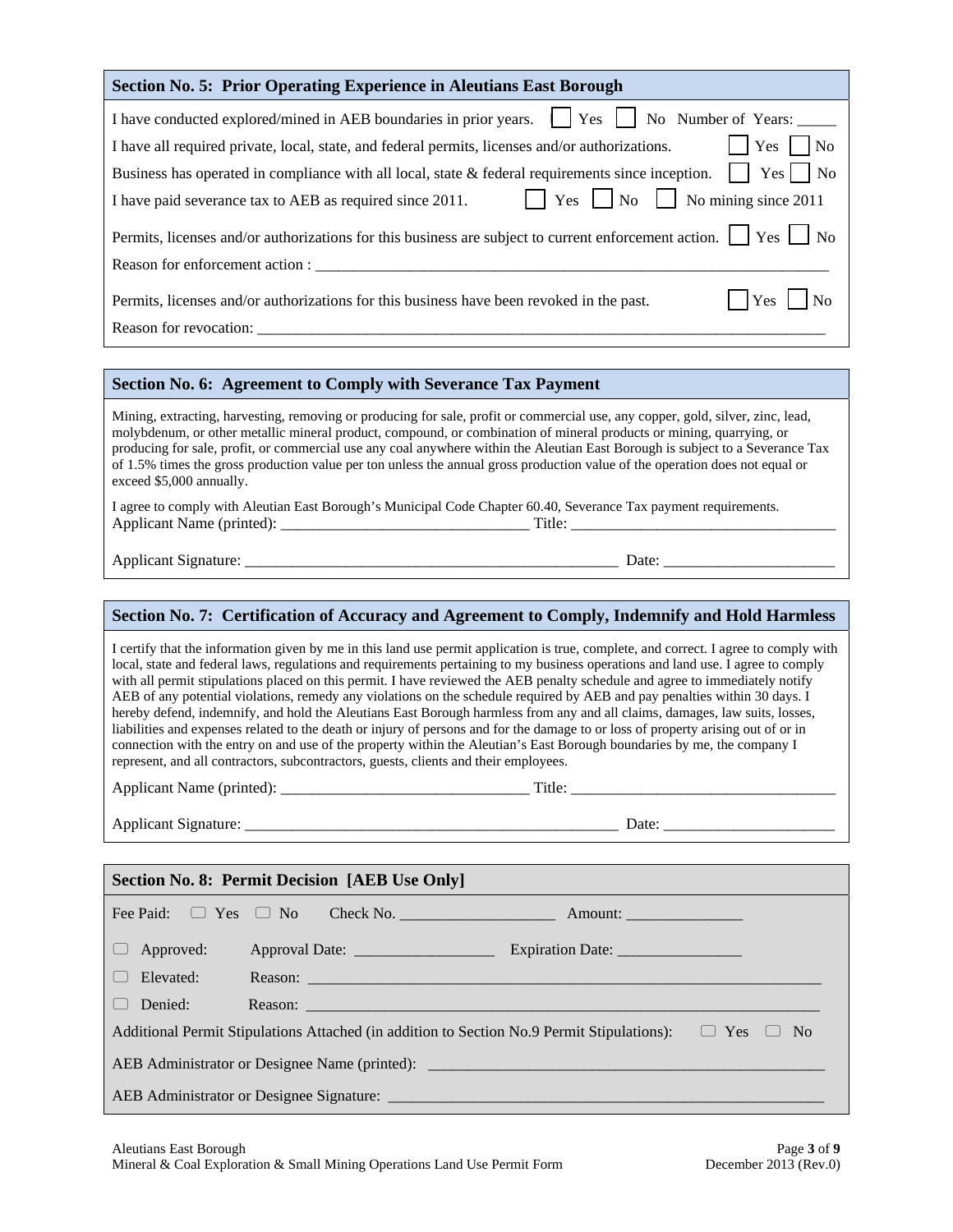### **Section No. 9: Land Use Permit Stipulations**

- **Permit Term**: This land use permit is issued for the period specified in the permit; a period not to exceed five years. Permittee shall have an approved permit prior to conducting any mineral or coal exploration or small mining operations. An approved permit must be maintained by the operator until the mineral and coal exploration or small mining operations Reclamation Plan is completed. The permit is not a property right; it is revocable at the discretion of the Aleutians East Borough (AEB), at any time upon notice.
- **No Mineral or Coal Mining Operations Allowed Beyond Limited Exploration without an Additional AEB Permit**: Permits issued for mineral and coal exploration are limited to the scope of mineral and coal exploration described in the application. Miners that plan to mine minerals and coal, after identifying a commercial amount of material via exploration must submit an application to AEB for a mineral and coal mining operations permit. If small mining operations (less than 5 acres at any one time are planned), then a small mining permit application must be submitted and approved by AEB prior to commencing those operations. A different permit is required for large mining operations of 5 acres or more.
- **No Mineral or Coal Mining Operations Allowed for 5 acres or more without an Additional AEB Permit**: Permits issued for mineral and coal small mining operations are limited less than 5 acres at any one time. A different permit is required for large mining operations of 5 acres or more.
- **Compliance with Requirements**: Permittee shall not conduct any operations that are not specifically described in the permit application and the Plan of Operations submitted and approved as part of this permit. Permittee shall comply with its approved Plan of Operations, Reclamation Plan, and Design Plans. Permittee shall comply with all local, state, and federal laws, regulations, rules and orders, and requirements and stipulations included in this authorization. Permittee shall inform and ensure compliance with these stipulations by his agents, employees, clients and guests. This authorization is revocable immediately upon violation of any of its terms, conditions, and stipulations or upon failure to comply with any applicable laws, statutes, or regulations.
- **Land Owner Authorization**: Permitted activities on private, local, state, or federal land may not commence without land owner approval (this includes travel across lands and use of lands). The AEB reserves the right to request a copy and verify all land owner authorizations related to this permit. Land owner approval to access lands described in this permit shall be maintained during the permit term or this permit is null and void. No permanent facilities may be constructed or placed on AEB lands without obtaining a lease or contract with the AEB. This permit does not authorize permanent facilities on AEB lands.
- **Indemnification**: Permittee assumes all responsibility, risk and liability for all activities of the Permittee, its employees, agents, clients guests, contractors, subcontractors or licensees directly or indirectly conducted in conjunction with this permit, including environmental and hazardous substance risks and liabilities, whether occurring during or after the term of this permit. Permittee shall defend, indemnify and hold harmless the AEB, its employees and agents from and against any and all suits, claims, actions, losses, costs, penalties and damages of whatever kind of nature including all attorney fees and litigation costs, arising out of, in connection with or incident to any act or omission by the Permittee, its employees, agents, clients, guests, contractors, subcontractors or licensees. This indemnification shall survive the expiration or termination of this permit.
- **Damages and Claims**: Permittee shall pay the AEB for any damage to permitted property resulting from its use. This permit is subject to valid adverse claims heretofore or hereafter acquired.
- **Reservation of Rights**: The AEB reserves the right to grant additional authorizations for compatible uses on or adjacent to the land covered under this authorization. Authorized concurrent users of lands within the AEB; their agents, employees, contractors, subcontractors and licensees shall not interfere with the operation or maintenance activities of each user.
- **Licenses, Permits and Authorizations**: Permittee shall maintain its State of Alaska Business License, and any other private, local, state or federal license, permit or authorization required during the entire permit term or this permit will be null and void. The AEB reserves the right to request a copy of all licenses, permits, or authorizations.
- **Subsistence Protection**: Permittee's uses of land and wildlife habitat shall minimize adverse impacts on subsistence activities and resources. Noise shall be mitigated to avoid disruption to subsistence activities and nearby communities.
- **Site Disturbance**: All activities shall be conducted in a manner that will minimize the disturbance of soil and vegetation and changes in the character of natural drainage systems to protect local habitat, except for those areas specifically authorized for mineral or coal exploration or mining. Particular attention shall be paid to prevent pollution and siltation of streams, lakes, ponds, seeps and marshes, and to prevent disturbances to fish and wildlife populations and habitats. Whenever possible, onshore exploration activities and small mines should be supported by air service, an existing road system or port facility, or by vehicles which do not cause significant damage to the ground surface or vegetation.
- **Fish Habitat Protection**: Permittee's activities shall not adversely affect spawning, rearing, migrating, or over wintering areas for anadromous fish. Mining shall not be conducted in locations which have been documented to provide spawning, rearing or over wintering habitat for anadromous fish. Permittee's activities shall avoid causing increases in sedimentation, siltation and the resulting turbidity that could have a significant adverse impact to aquatic productivity and habitats, marine fish, shellfish, or anadromous fish populations in marine, estuarine, and freshwater environments. In streams and their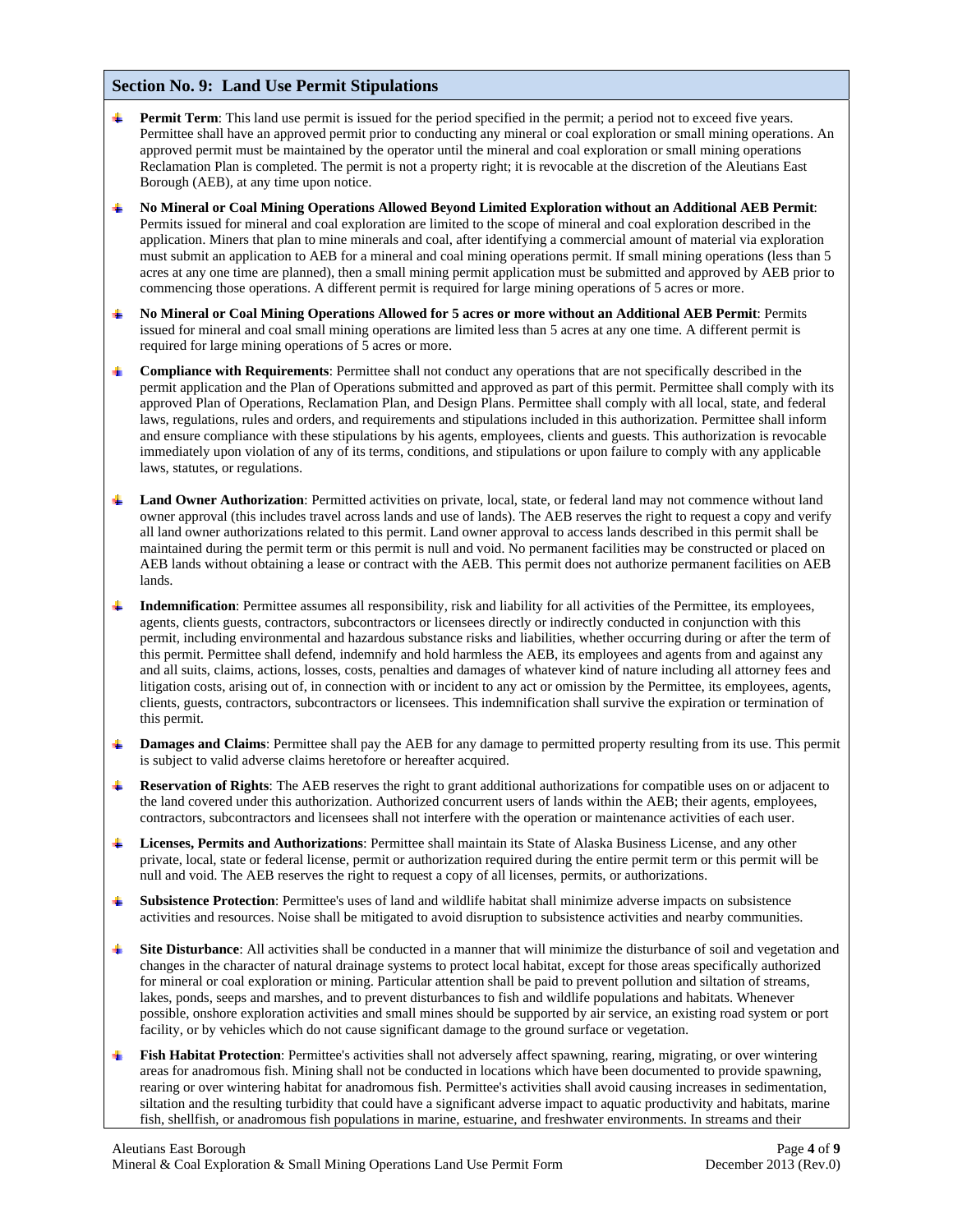floodplains which provide habitat for anadromous fish, exploration and mining activities shall minimize clearing of riparian vegetation and disturbance of natural banks and shall be shaped to blend with physical features and surroundings to provide for diverse riparian and aquatic habitats.

- **Explosives:** To protect fish, explosives shall not be detonated within, beneath, or adjacent to marine, estuarine, or fresh waters that support fish unless 1) the detonation of the explosives produces an instantaneous pressure change in the water body of no more than 2.7 pounds per square inch, and a vibration of no more than 0.5 inches per second or 2) the water body, including its substrate, is frozen, or 3) fish and marine mammals are not present.
- **In-stream Mining:** Activities in stream floodplains shall be located and designed to avoid adverse changes to channel hydraulics and the potential for channel diversion through the mining site. A stable bank and bed profile shall be maintained during exploration and mining activities. A stable bank and bed profile is one that will not alter river currents or change erosion and deposition patterns downstream.
- $\ddot{\phantom{1}}$ **Stream Alteration:** Activities shall not adversely affect natural stream hydraulics by channelization, diversion, spur dike construction, or other activities.
- **Water Appropriation:** Activities shall not withdraw surface waters at a withdrawal rate or timing which adversely affects anadromous fish habitat, particularly spawning or overwintering areas.
- $\pm$ **Water Quality:** Activities shall not adversely impact water quality and natural productivity of streams, rivers, and lakes within the Borough and shall significantly increase water turbidity or rate of sediment deposition above natural levels. Toxic/harmful effluents shall not be discharged into the Borough watersheds or water bodies.
- **Overburden Disposal:** No overburden shall be disposed of in lakes, within the mean annual floodplain of streams or rivers, or below the limit of mean high water in intertidal areas and estuaries. Overburden in upland areas shall be saved and replaced on the cleared area to conform to the natural topography as part of the reclamation procedure.
- **Transportation:** Transportation routes and methods used to bring equipment and supplies to the exploration or mining site  $\ddot{}$ shall not adversely impact biological resources or community lifestyle. Any damage to road systems, docks or other public transportation infrastructure shall be repaired by the Permittee at its cost.
- **Timber Use:** Permittee shall not cut any timber on lands or remove other resources from the land without prior written permission of the land owner.
- 45.11 **Fires**: Permittee shall take all reasonable and prudent precautions to prevent and suppress forest, brush, and grass fires. Open burning of hazardous or contaminated material is strictly prohibited. Black smoke is prohibited.
- **Solid Waste**: Prior to removal, all garbage and debris that are subject to decomposition shall be stored in bear-proof containment. All solid waste, debris and hazardous substances generated from short-term (portable) camp use or other activities conducted in accordance with this authorization shall be removed to a facility approved by the Alaska Department of Environmental Conservation (ADEC). Permittee shall keep the operating areas and facilities used in a neat, orderly, and sanitary condition.
- sing a **Watershed Protection**: Watershed areas shall be protected. All operations shall be conducted to minimize or eliminate siltation, road and surface runoff and pollution of the water supply. No stationary or mobile equipment may be transported over, refueled on, or operated on a public drinking water supply.
- **Grey Water and Human Waste Disposal**: Portable sanitation systems shall be provided at the mining operation for workers use. All grey water and human waste shall be collected and disposed of at an ADEC approved disposal site.
- **Fuel Storage**: All fuel storage containers shall be clearly marked with the contents and the Permittee's name. The Permittee is responsible for preventing spillage and contamination of contiguous land and water as well as cleaning up any oil or other pollutants that result from activities associated with this permit. Drip pans and absorbent pads shall be available to contain and clean up spills from any transfer or handling of fuel.
- **Spills**: All spills of fuels or chemicals shall be reported to AEB (907) 383-2699 and ADEC (800) 478-9300 within 24 hours **H** and be cleaned up immediately and thoroughly to the AEB's satisfaction.
- **Alaska Historic Preservation Act**: The Alaska Historic Preservation Act (AS 41.35.200) prohibits the appropriation, excavation, removal, injury, or destruction of any state owned historic, prehistoric (paleontological) or archaeological site without a permit from the commissioner. Should any sites be discovered during the course of field operations, activities that may damage the site will cease and the Office of History and Archaeology in the Division of Parks and Recreation (907) 269-8721 and the appropriate coastal district shall be notified immediately.
- **Removal of Temporary Equipment and Facilities**: All temporary equipment and facilities, supplies, waste, and fuel shall be removed before the end of each authorized term of use, or on or before permit termination.
- **Permanent Facilities, Structures and Access Routes**: This permit does not grant the Permittee the right to construct any road, dock, port, or runway or erect, construct or place any building, structure, or other fixture on lands within the AEB boundaries. The Permittee shall obtain legal access and authorization from the land owner prior to these activities. A separate lease or contract is required to construct permanent facilities, structure and access routes on AEB lands.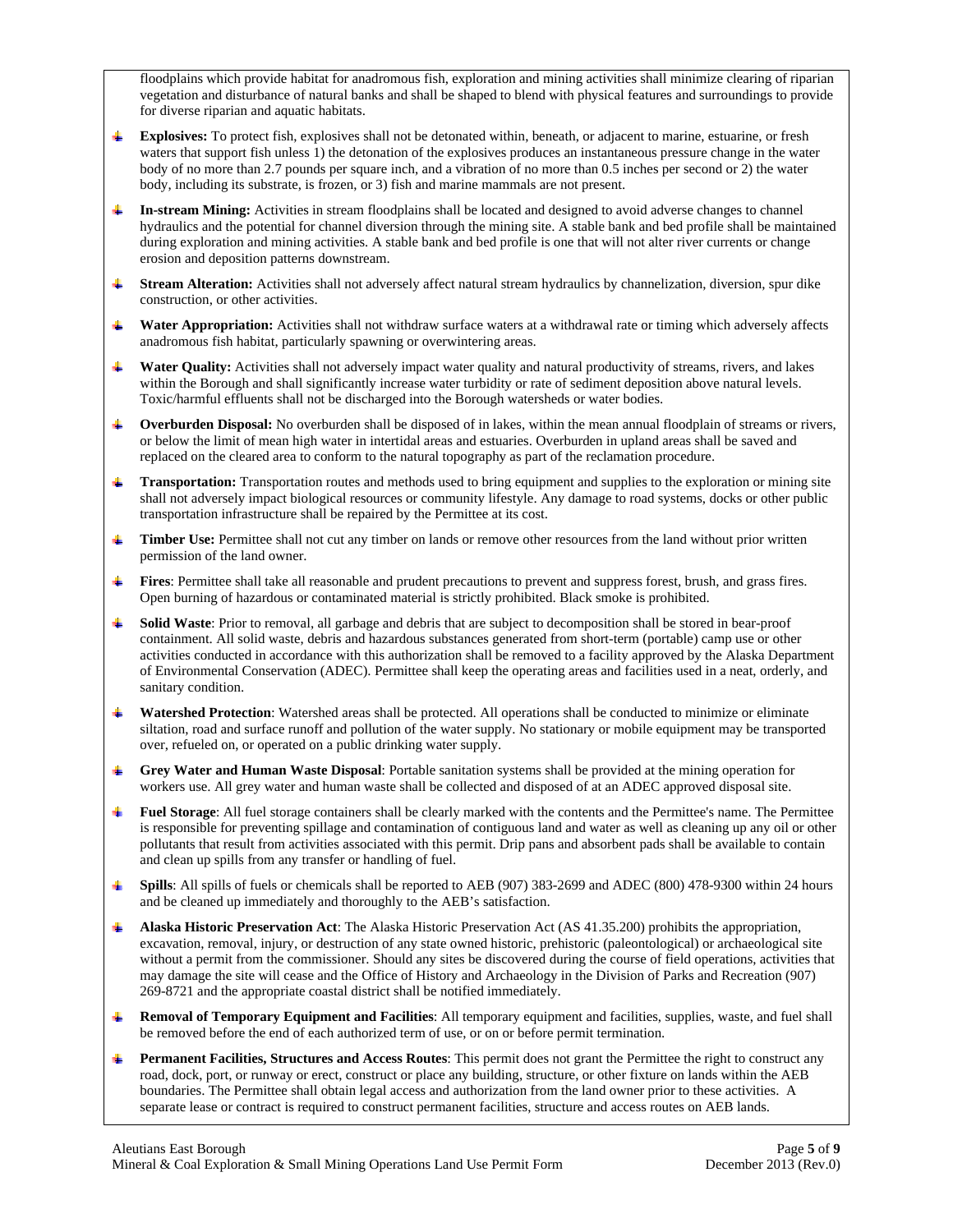- **Reclamation**: Lands shall be restored to meet the Reclamation Plan submitted and approved as part of this permit.
- Permit Evidence and Inspection: Permittee, and Permittee's employees shall carry a copy of this permit at all times or a copy shall be posted at the exploration or mining site in a location visible to all employee and the public. Authorized representatives of the AEB have the right to enter and inspect the exploration or mining activities approved under this permit at any time to ensure that the activity is being or has been accomplished in accordance with the terms and conditions of this permit.
- 4 **Permit Assignment**: This permit is not transferable and cannot be assigned or subleased, in whole or in part, to another party. If the exploration or mining project permitted under this authorization is purchased by another owner or transferred to another operator, this permit is no longer valid. A new permit application shall be submitted by the new owner or operator, and approved by AEB.
- $\ddot{\phantom{a}}$ **Amendments**: Permittee shall immediately notify AEB of any change of information submitted in this application. Permittee is only authorized to conduct the exploration or mining activities described in this permit application and approval. Any change to the operation will require a permit amendment application to be submitted and approved prior to conducting those activities.
- **Violations and Enforcement**: Pursuant to AEB Municipal Code (AEBMC) Chapter 1.24, a person who violates a provision of this permit is subject to any action available to the AEB for enforcement and remedies, including revocation of the permit, civil action for forcible entry and detainer, ejectment, trespass, damages and associated costs, or arrest and prosecution for criminal trespass in the second degree. The AEB may seek damages available under a civil action.
- **Additional Stipulations:** AEB reserves the right to modify the stipulations attached and made a part of this permit or to attach additional stipulations when deemed necessary. If stipulations are added or modified by AEB, the permit will be reissued with the revised permit stipulations. The Permittee will have 60 days to come into compliance with the new requirements.
- **Communication with AEB about the Permit**: All communication regarding activities and reports required under this permit must be clearly marked with the AEB permit number on the front page of the document and submitted to the AEB at P.O. Box 349, Sand Point, Alaska 99661.
- ₩., **Recordkeeping**: Permittee shall keep and preserve all records of business activities conducted in AEB for at least 5 years after the site has been remediated to the AEB's satisfaction and the permit has been discontinued.
- **Complaints**: Permittee shall notify the AEB of any written or verbal complaint received within 48 hours by contacting the AEB at (907) 383-2699. The AEB will also notify the Permittee of any complaints received at the AEB Offices. Within seven (7) calendar days of receiving a complaint or being notified of a complaint by the AEB, the Permittee shall provide a written response to the AEB explaining the steps taken to resolve the complaint, or explain why it is not a valid complaint. This permit may be revoked if the AEB receives and validates a complaint regarding impact to subsistence use, trespass, human health, excessive noise, or safety.
- **Annual Report**: On or before February  $1<sup>st</sup>$  of each year, and within 180 days after this permit expires, the Permittee shall submit a letter to the AEB at P.O. Box 349, Sand Point, Alaska 99661, confirming that all permit stipulations and requirements have been met and that the area used is clean and restored as required in the approved Reclamation Plan.
- **Survey or Another Approved Measurement Method:** On or before February 1<sup>st</sup> of each year, and within 180 days after  $\ddot{\phantom{1}}$ this permit expires, the Permittee shall submit a letter to the AEB at P.O. Box 349, Sand Point, Alaska 99661, providing survey data that verifies the amount of materials that were extracted from the mining operation. If a survey is not otherwise required by the land or mineral owner, or is cost prohibitive the Permittee may propose and obtain AEB approval of an alternative, equivalent measuring method. This information may be submitted as part of the Annual Report for efficiency.

# **General Permit Instructions**

- **Who needs a permit?** Effective January 1, 2015, Title 40 of the Aleutians East Borough Municipal Code (AEBMC) requires Mineral and Coal Exploration Activities and Small Mining Operations to obtain a land use permit within the Aleutians East Borough boundaries, excluding the municipal lands where AEB has delegated land use planning authority to an AEB municipality (see AEBMC § 40.01.020). A separate permit application must be submitted for each exploration project area and for each small mining area. Mineral and Coal Exploration and Small Mining Operations may only occur, if permitted by AEB within the Aleutians East Borough Resource Development District.
	- "Mineral and Coal Exploration" means exploration for minerals and coal, including two dimensional or three dimensional seismic surveys run in search of minerals and coal, but and does not include Mineral Mining or Coal Mining operations.
	- 4 "Coal Mining" means mining, extraction, harvesting removing or producing for sale, profit or commercial use any coal and all associated processing, refining, and transportation and distribution infrastructure required to commercially develop these resources.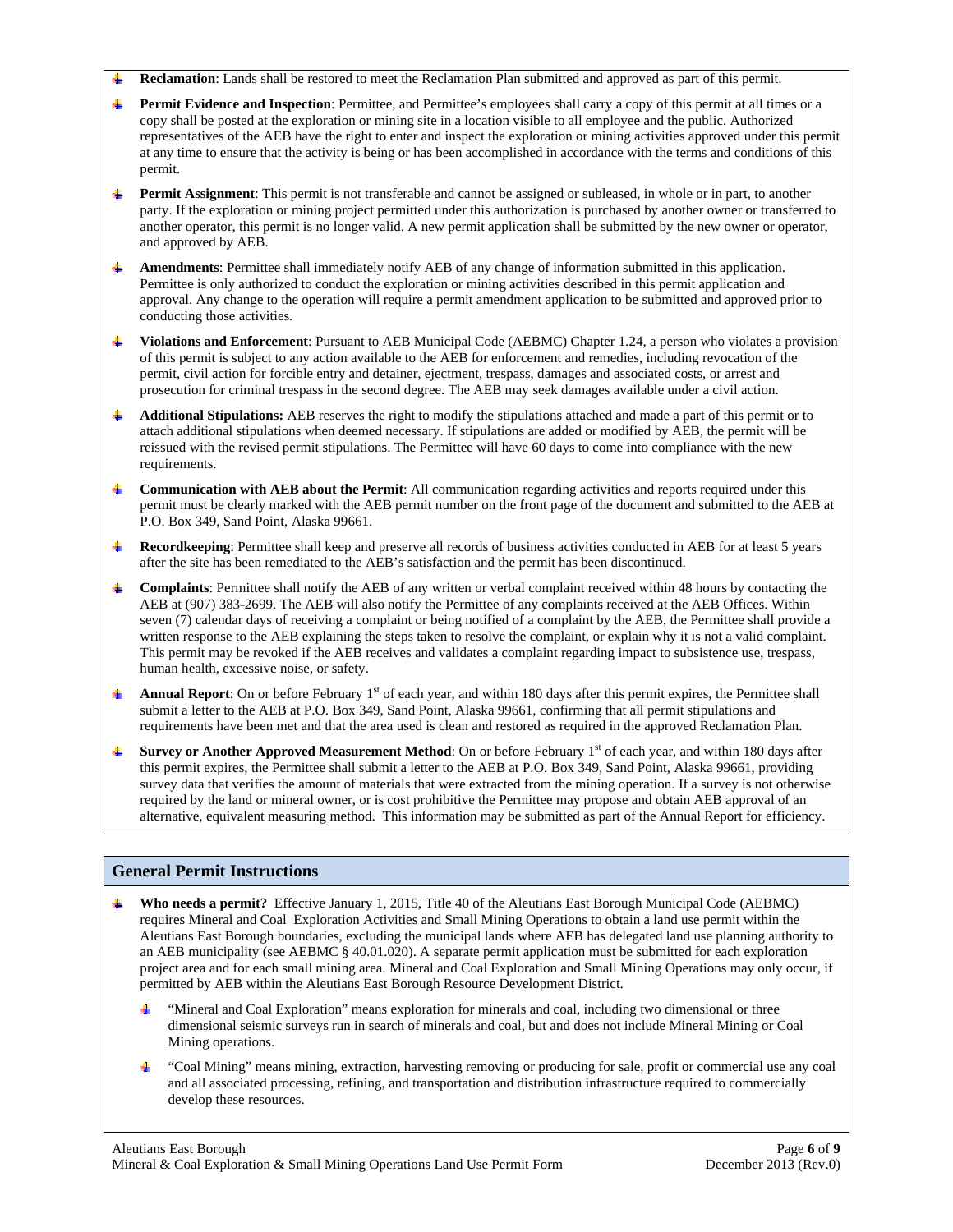- "Mineral Mining" means mining, extraction, harvesting, removing or producing for sale, profit or commercial use any copper, gold, silver, zinc, lead, molybdenum, or other metallic mineral product, compound or combination of mineral products and all associated processing, refining, and transportation and distribution infrastructure required to commercially develop these resources.
- "Small Mining Operations" means Coal Mining or Mineral Mining operations that are limited to less than five (5) acres at any one time. This definition does not include Recreational Mining.
- "Large Mining Operations" means Coal Mining or Mineral Mining operations of five (5) acres or more at any one time.
- "Recreational Mining" means recreational gold panning; hard-rock mineral prospecting or mining using light portable field equipment, such as a hand-operated pick, shovel, pan, earth auger, or a backpack power drill or auger; or suction dredging using a suction dredge with a nozzle intake of six inches or less, powered by an engine of 18 horsepower or less, and pumping no more than 30,000 gallons of water per day.
- **Do I need a permit if I plan to explore for or mine minerals and/or coal within an AEB Municipality that has delegated land use planning authority under AEBMC** § **40.01.020?** You may be required to obtain a local business license, register your business and/or obtain a municipal land use permit. Please contact the AEB Municipality for more information on their requirements.
- **Do I need a permit if I plan to conduct Recreational Mining?** You do not need an AEB Land Use Permit for Recreational Mining that meets AEB's definition for Recreational Mining (see above). However, please contact the State of Alaska and Federal Government for more information on their requirements, because suction dredging, hard rock and other types of recreational mining may require state and federal permits.
- **Do I need more than one permit for my exploration project?** Please consult with the AEB staff about your project to ÷ obtain specific instructions; however, generally you will be required to submit one permit application for each exploration project area. For example, you could file one permit application to conduct several exploration drills and geologic investigation all contained within a few mile exploration area. However, you may be required to file separate permits, if the exploration activities are not being conducted in a similar area, and are distinct and separate projects.
- **Is this a new requirement?** No. In 2006, AEB's Assembly revised the AEBMC to require mining operations to obtain a land use permit within the AEB boundaries. In 2013, AEB updated its land use permitting requirements for mining operations, to clarify the permit application process and develop this specific permit application. In 2013, the AEB simplified and streamlined the requirements for mineral and coal exploration and small mining operations less than 5 acres.
- **How do I complete the Application? Is there an electronic version of this form?** An Adobe Acrobat, PDF fillable version of the application can be found at http://www.aleutianseast.org/ under the Permitting Page. Please save a copy to your computer, rename the file, and fill it in electronically on the computer. Please note that you must print and sign a final hard copy of the application and mail the completed application, along with a check for the fees and all required information to AEB at P.O. Box 349, Sand Point, Alaska 99661.
- **Can I submit a handwritten application?** No. This application must be typed.
- ٠ **Where do I send my Permit Application?** Please mail a completed copy of the permit application, a check for the fees and all required information to the AEB at P.O. Box 349, Sand Point, Alaska 99661.
- **Who do I call if I have a question?** Please contact the AEB Clerk/Planner at (907) 383-2699.
- **What is the permit fee?** The application fee is \$1,000 for new permits and \$1,000 for renewal. Amendments to existing approved permit applications cost \$500 each.
- **When is my permit application due?** Your permit application should be submitted at least 60 days prior to the time you need an approved permit. Most permit approvals should be issued within 30 business days; however, delays can occur during peak work periods or during holidays.
- **How long is the permit valid?** Approved permits are valid for the period specified in the permit; a period not to exceed five years. The permit remains valid, provided applicant complies with permit terms and conditions. Once the permit is issued, the permit may be amended. An amended permit is only valid for the remaining term on the originally issued permit.
- **What happens if my application is incomplete?** Submittal of an application does not guarantee that it will be accepted. de la Only applications that are determined to be entirely complete, including fee payment will be accepted. Incomplete applications will be returned to the applicant for additional information and revision.
- **Who assigns new permit numbers?** The AEB will assign a permit number when your application is received. Please refer  $\pm$ to this number in all future correspondence.
- **How do I renew an existing permit?** Approved permits are valid for the period specified in the permit; a period not to exceed five years. A renewal application must be submitted at least 60 days before your permit expires and costs \$1,000.
- **How do I amend an existing permit?** A permit amendment may be submitted at any time during the period that the existing permit is valid. The permit applicant must explain the reason for the permit amendment. A reduced permit application fee of \$500 is charged for each amendment.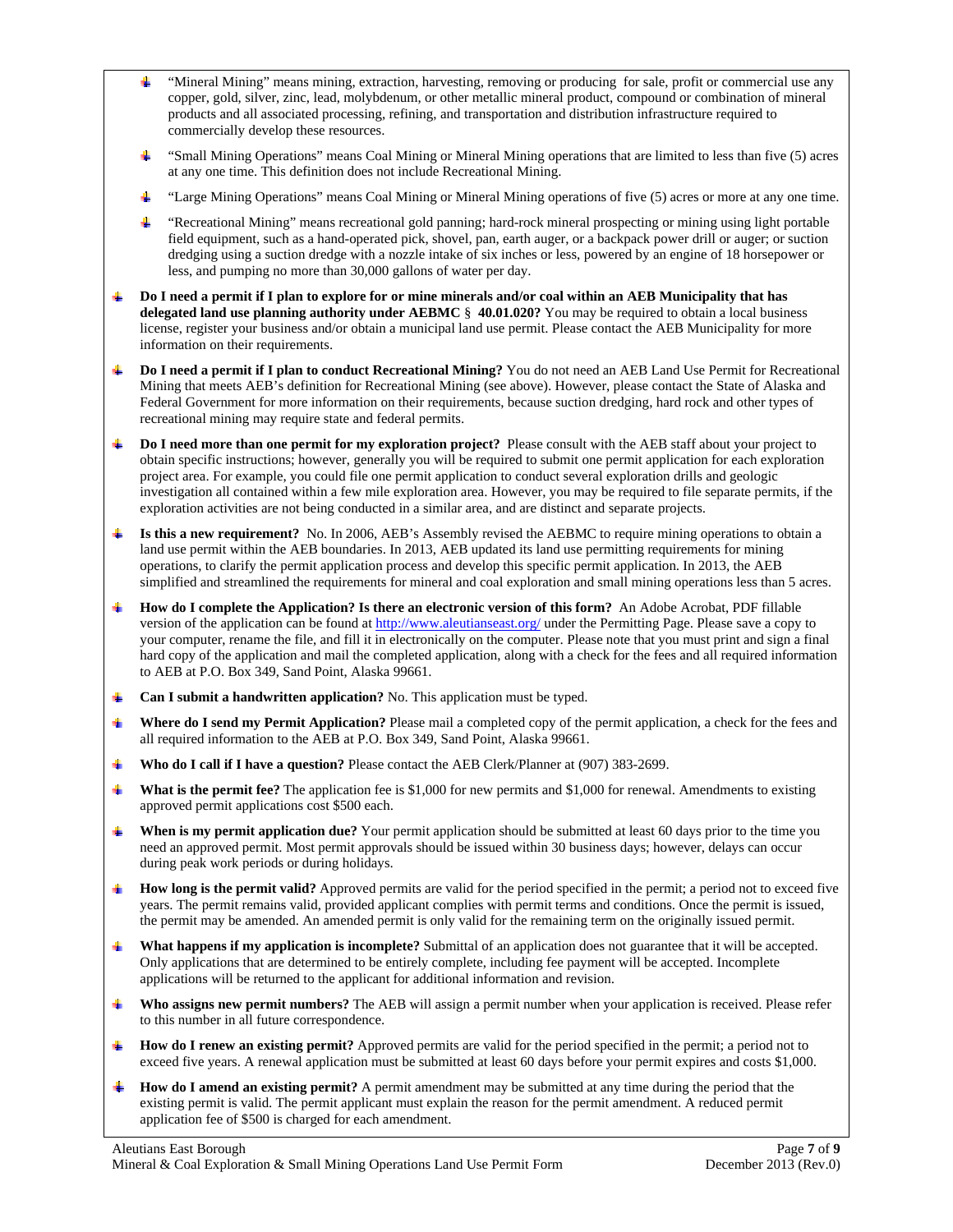#### **Section No. 1 Instructions**

Please fill out all the required information in Section No. 1. Check all boxes that apply.

- **What if I don't have a State of Alaska Business License?** All businesses operating in the State of Alaska are required to have a business license. See http://www.commerce.state.ak.us/occ/home\_bus\_licensing.html. You must obtain a license before submitting your application.
- ÷ **What if I don't have a Federal Tax ID?** All businesses operating in the State of Alaska are required to have a Federal Tax ID. See http://www.irs.gov/Businesses/Small-Businesses-&-Self-Employed/Employer-ID-Numbers-(EINs). You must obtain a federal Tax ID before submitting your application.

#### **Section No. 2 Instructions:**

Please fill out all the required information in Section No. 2. Check all boxes that apply. Please provide a brief description of your operations and location. You are also required to provide a Plan of Operations with your permit application where you can provide more detail.

#### **Section No. 3 Instructions:**

Please fill out all the required information in Section No. 3. Check all boxes that apply.

**Why do I have to provide information on property ownership and access?** The AEB needs you to provide sufficient information to verify that you either own the property that you plan to conduct business on, or that you have obtained legal access to that land for the period that this permit will be valid, before issuing you a permit. The AEB will not issue permits to applicants that cannot demonstrate that they own or have secured legal access to use private, local, state or federal lands for commercial purposes. Please provide a contact name and phone number that can verify your legal agreement.

#### **Section No. 4 Instructions:**

Please provide all the required information in Section No. 4.

- **What information must be included in a Plan of Operations?** The Plan of Operations shall include a description of the:
	- 1. Proposed activities, location and timing;
	- 2. Landownership and legal agreements that allow mineral and coal exploration and small mining operations on the property and any past exploration or mining at this site;
	- 3. Equipment, facilities, infrastructure and personnel used to explore for minerals and/or coal or to conduct small mining operations;
	- 4. Methods used including overburden removal and storage and the amounts of material to be handled, or removed, and whether blasting, drilling, or other techniques will be performed;
	- 5. Area and depth of the exploration or mining activities, including a map showing the topography, vegetation, distance to waterbodies, wetlands, residential areas, and other private structures or operations;
	- 6. Transportation Plan, including existing and new transportation infrastructure needed, anticipated haul routes, and points of ingress and egress to the site (including a map of these routes);
	- 7. Amount and type of fuel that will be used and stored at the site and oil spill prevention measures that will be used;
	- 8. Environmentally or culturally sensitive areas at or near the site (e.g. fish spawning habitat, subsistence use area, nearby residential properties or schools);
	- 9. Water and fish habitat protection measures that will be used;
	- 10. Noise, visual and dust suppression mitigation measures that will be implemented to lessen impacts on surrounding neighbors and properties;
	- 11. Plans to comply with AEB's Coastal Zone Enforceable Policies if exploration is planned in the coastal lands and waters of the Borough;
	- 12. Local Economic Development Plan;
	- 13. Waste Management Plan;
	- 14. Emergency Medical Plan;
	- 15. Safety and Security that will be used at the site; and,
	- 16. A summary of all required local, state and federal permits and the status of those permits. If the permits have been